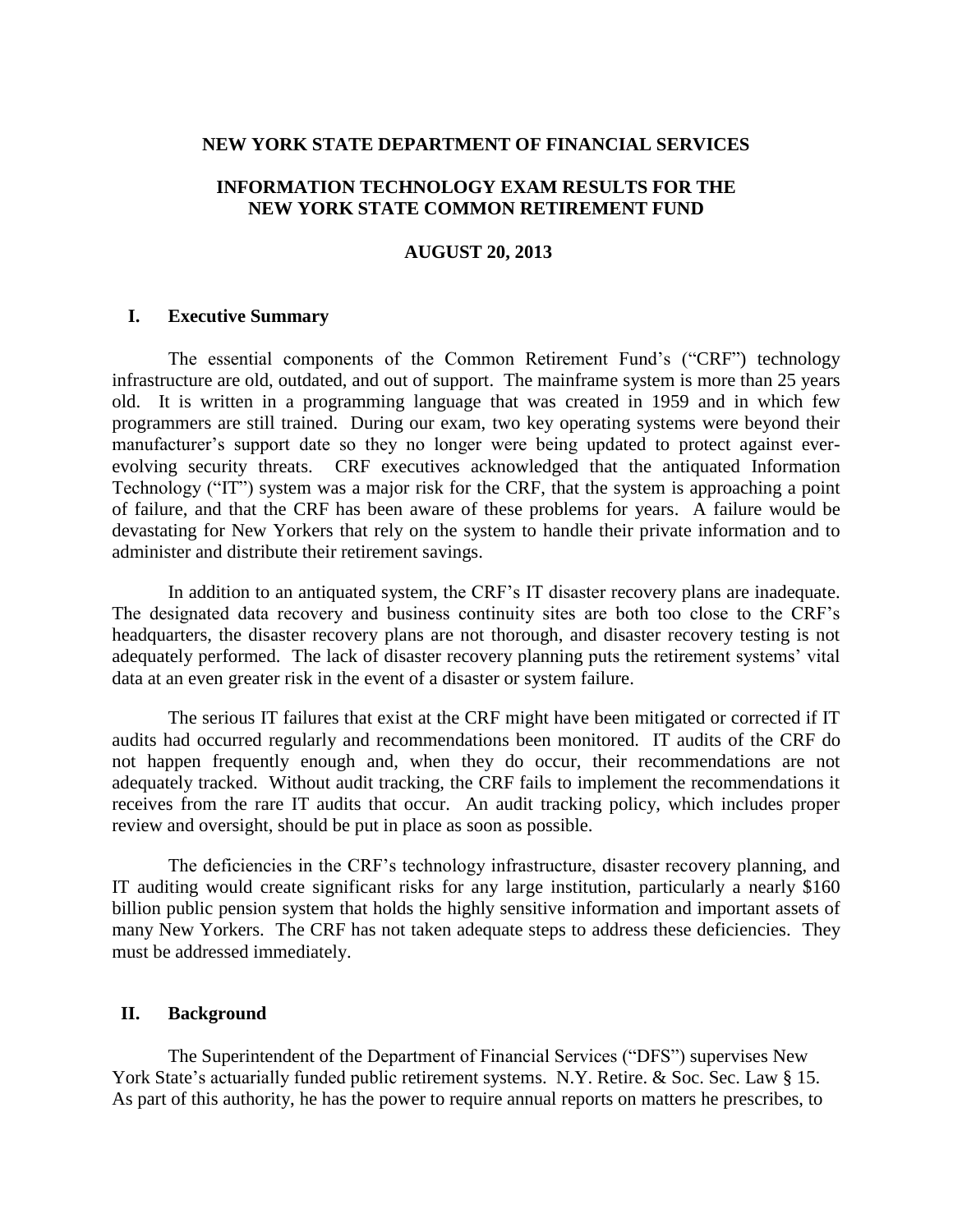promulgate standards, and to examine "the affairs" of every retirement system, at least every five years. N.Y. Ins. Law § 314(b). The Superintendent regularly examines all public retirement systems regulated by DFS, including those comprising the CRF.<sup>1</sup> These exams are conducted pursuant to N.Y. Insurance Regulation No. 85, 11 N.Y.C.R.R. § 136-2, and they observe the guidelines established by the Government Accounting Standards Board, an independent organization that establishes standards of accounting and financial reporting for U.S. state and local governments, and by the Actuarial Standards Board, that promulgates actuarial standards some of which govern actuarial methods and assumptions used by public employee retirement systems.

In 2012, DFS undertook an exam of the CRF for the five-year period from April 1, 2006 through March 31, 2011. The CRF exam included a review of governance and enterprise risk management, accounts and records, financial statements, investment issues, actuarial issues, member benefits, and information technology.

The IT portion of the exam, the results of which are summarized in this report, $2$  focused on the IT risk management processes and included a review of audit coverage, management policies and oversight, controls in development and acquisition of software and hardware, and support and delivery functions.<sup>3</sup> The objective of this portion of the risk-based exam was to identify, understand, and assess organization-wide business risks created by IT. The IT exam included a questionnaire response, on-site interviews over multiple days, document collection and review, and a review of the data center and the disaster recovery centers. The exam was led by an experienced examiner, with over 25 years' IT experience.

# **A. IT Management Structure at the CRF**

 $\overline{a}$ 

<sup>2</sup> DFS notified the CRF of the findings of this report on August 7, 2013. Under New York Insurance law §  $311(b)(1),(2),(c)$ , within ten days of such a notice, the entity subject to an examination may request a hearing on the report before its publication. The CRF did not request a hearing.

<sup>3</sup> As DFS has previously stated publicly, it intends to issue a series of reports on individual subjects of concern at New York State's public pension funds (both across the State and in New York City) – rather than just publishing a single report on each fund. DFS believes that this new approach will help provide stronger oversight and improve accountability at those funds by more clearly highlighting specific issues that deserve prompt corrective action. Previously, the Insurance Department – DFS's predecessor agency – wrote a single report on each fund and only published those reports periodically. As DFS has previously stated, it believes that it is in the public interest – for both taxpayers and public employees – to strengthen oversight of New York's public pension funds, given that those funds hold hundreds of billions of dollars in investments and provide retirement benefits for millions of New Yorkers.

<sup>&</sup>lt;sup>1</sup> The NYS Employees' Retirement System and the NYS Police and Fire Retirement System, are known collectively as New York State and Local Retirement Systems ("NYSLRS") and their assets are combined for investment purposes into the CRF. Participating employers in NYSLRS include New York State, local governments in the state (cities other than New York City, towns, villages, etc.), and local police and fire districts.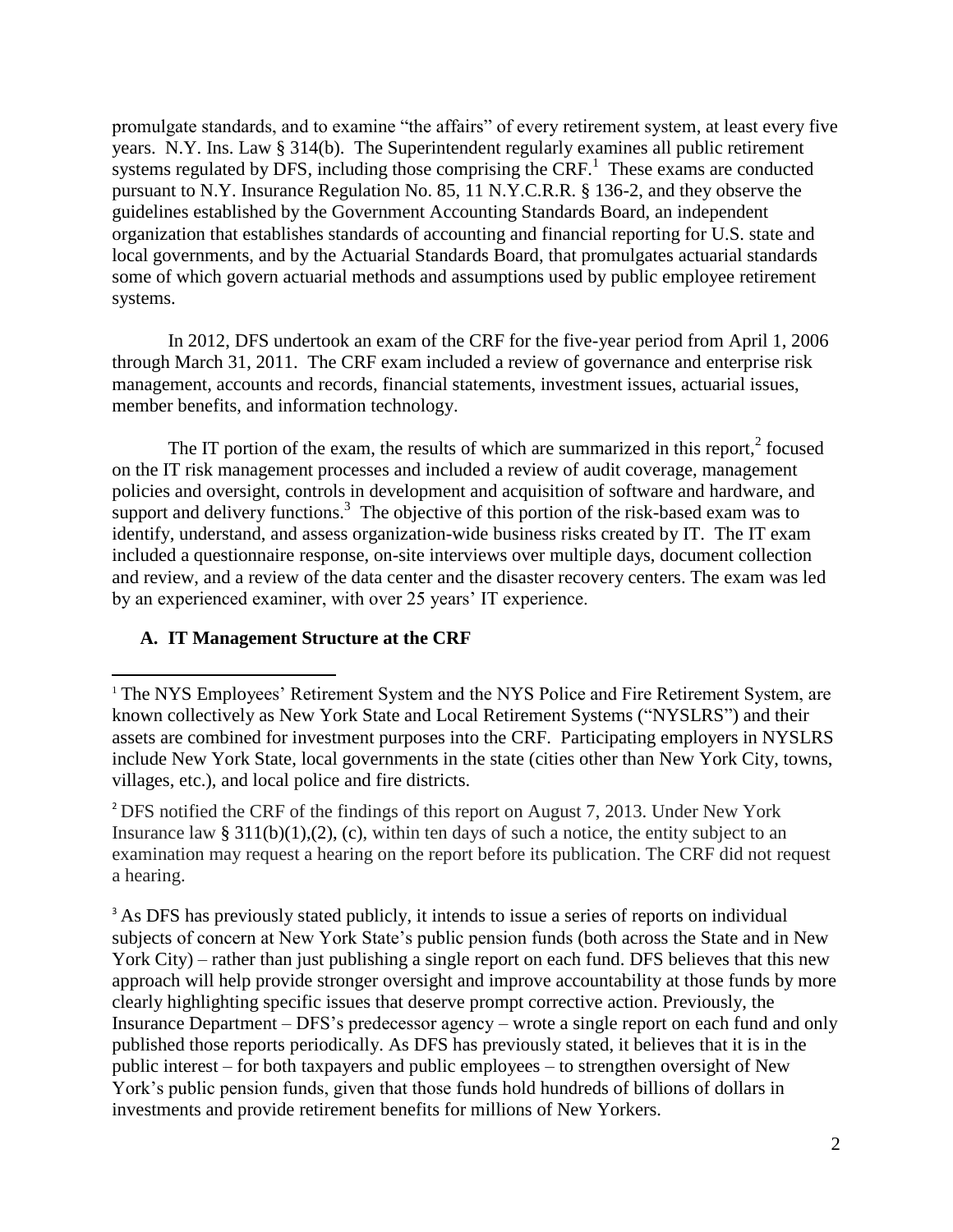The Division of the Chief Information Officer ("CIO") provides IT services throughout the Office of State Comptroller ("OSC"), especially with respect to the major business applications and the information technology infrastructure. Among these business applications is the Member, Employer, Benefits, Executive, and Legal ("MEBEL") application. There is not a separate IT department dedicated to the management of MEBEL or the IT needs of the retirement system. The CIO, Kevin Belden, reports to the First Deputy Comptroller who reports directly to the Comptroller, who is the sole trustee of the CRF and has control of and is directly accountable for its performance, oversight, and management. *See* N.Y. Retire. Soc. Sec. Law §§ 15, 315, 177.

### **B. Core Functions CRF's IT System Must Support**

The MEBEL application is the information system that supports the core business processes of the retirement system including benefits processing, calculating and payment, employer billing and reporting, and enrollment and termination of memberships. It also provides several supporting business functions that are essential to the CRF's core business functions such as actuarial calculations, security functions, document management, financial management, and workflow management.<sup>4</sup> The system processes more than one million transactions per month for member salary and service credit calculations alone.<sup>5</sup> This information system is, according to the OSC's internal auditor, "one of the top ten mission-critical government systems in New York State."<sup>6</sup>

MEBEL operates in an IBM mainframe environment and was created for the OSC in 1987 with support from Anderson Consulting. DB2, a relational database management system from IBM, is the underlying database for the MEBEL application and the SQL Server, a Microsoft database management system, is used to store, retrieve, and process data. IBM z/O.S. is the operating system for MEBEL. MEBEL is written in the programming language COBOL (Common Business-Oriented Language) and interfaces using CICS (Customer Information Control System) which is a transaction server that supports online transaction processing.<sup>7</sup>

# **III. Findings of the Exam**

 $\overline{a}$ 

# **A. Information Technology Infrastructure is Outdated and Must be Replaced**

The essential components of the CRF's technology infrastructure, including its primary processing platform, operating system, and software, are old, outdated, and out of support, creating a substantial and potentially dangerous problem for the system. Should this antiquated

<sup>&</sup>lt;sup>4</sup> N.Y. State Office of the Comptroller, RFP 11-03, Pension Administration System Modernization, November 10, 2011.

 $5$  Response to IT Planning Questionnaire Question 3(d).

<sup>6</sup> November 8, 2011, Office of Internal Audit Memo, "Platforms and Technology Unit and Service Delivery Unit" (Engagement #09-07).

<sup>7</sup> Response to IT Planning Questionnaire Question 3(d).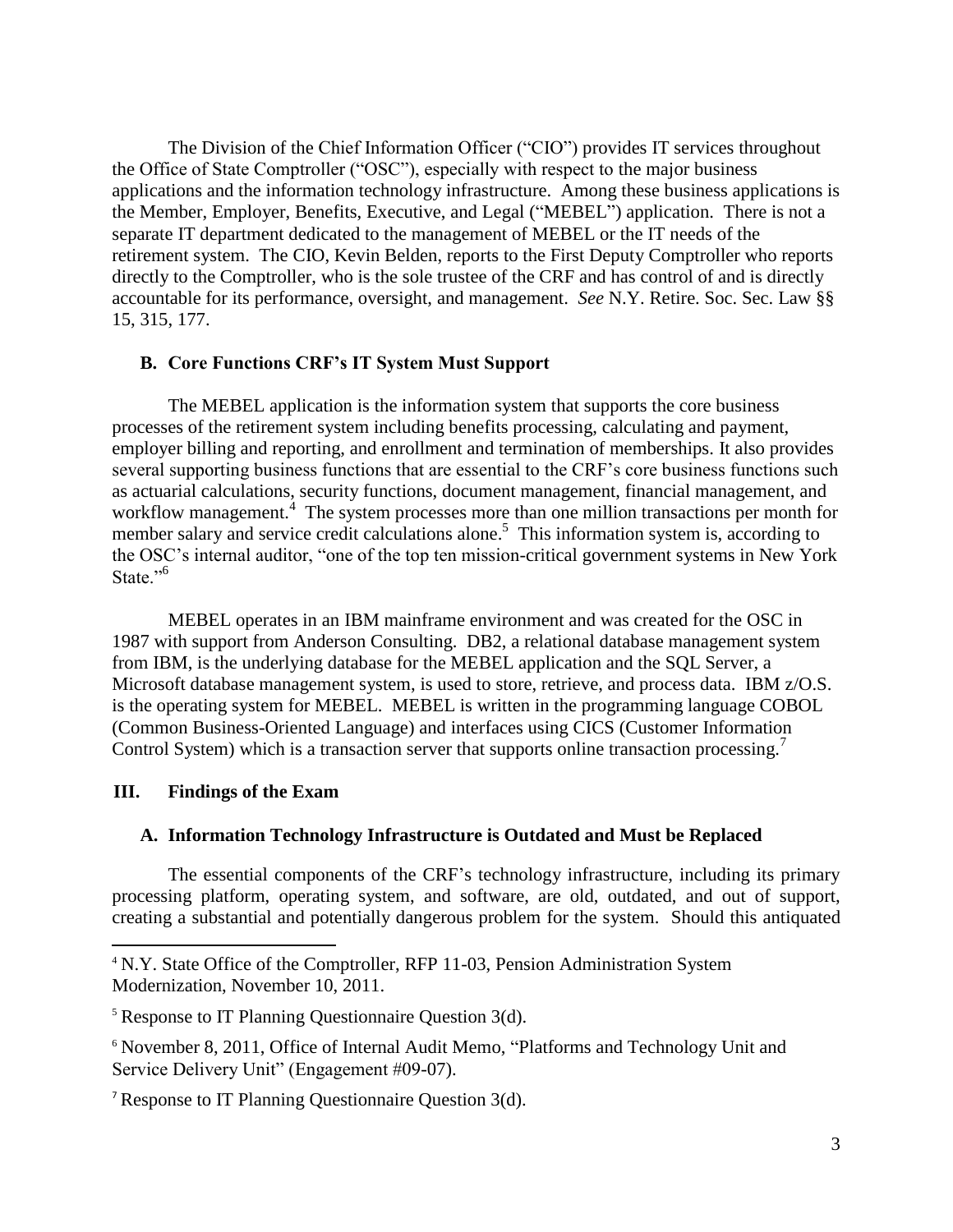IT system fail, the system may not be able to meet the CRF's goal of "secur[ing] retirement benefits to enable members, retirees and beneficiaries to plan for a more financially secure retirement, and protect [ing] the assets of the system." $8^{\circ}$  Indeed, executives of the CRF acknowledged during our examination that its IT systems are a major risk, are "approaching a point of failure" and that the limitations in their technological systems render it unable to "fully achiev[e] NYSERS' strategic goals."<sup>9</sup> Response to IT Planning Questionnaire Question 3(d). The deficiencies in the CRF's technology infrastructure are imprudent for any large institution, particularly a nearly \$160 billion public pension system that holds the highly sensitive information and important assets of many New Yorkers. These deficiencies must be addressed immediately.

### **a. Mainframe Core Processing System Is Over 25 Years Old**

Using a system that is more than 25 years old for such a high volume of transactions is dangerous, particularly because the systems and programs MEBEL was intended to interface with are also now very outdated and there are a small and dwindling number of specialists able to use and maintain them. $10$ 

MEBEL is written in the programming language COBOL (Common Business-Oriented Language) and uses CICS (Customer Information Control System) which is a transaction server that supports online transaction processing. COBOL was created in 1959 and is one of the oldest programming languages. CICS was released in 1968. Both are very outdated. The CRF faces a serious problem as the availability of programmers proficient in both COBOL and CICS is small and will continue to deteriorate over time as new computer specialists are not being trained in these old systems and the COBOL/CICS specialists at the CRF approach retirement. *See*  Response to ITPQ Question 3(d) (acknowledging that programming and technical experts on these programs are approaching retirement eligibility). CRF IT representatives acknowledged that they have faced difficulties "in finding and hiring mainframe programmers and technical staff" and that there is a learning curve of 18–24 months for new programming and technical hires to learn the CRF's systems. *Id.* This is particularly problematic because the CRF acknowledged that even with its current number of COBOL/CICS specialists, IT staff is unable "to react quickly to requests from business units for improved MEBEL functionality." *Id.* In addition, CRF has also acknowledged that it has "no 'in-house' expertise" for some of the programs that MEBEL uses. *Id.* 

In addition to the lack of programmers who can use MEBEL, CRF employees also identified significant functionality problems with MEBEL that should be addressed, including the fact that it is not easily compatible with new technologies, does not have sufficient memory

 $\overline{\phantom{a}}$ 

<sup>&</sup>lt;sup>8</sup> NYSLRS' Strategic Plan, Critical Success Factors, and Key Performance Indicators (cited in Request for Proposal, 11-03, Pension Administration System Modernization for New York State and Local Retirement Systems, November 10, 2011, at 44.

<sup>&</sup>lt;sup>9</sup> CRF representatives have also admitted that the fund's technology has limitations that "affect" the ability of the fund to meet its goals. Memo No. 4, Responses to IT Review, 8/9/12.

 $10$  The CRF is in negotiations to engage a vendor to provide a replacement for MEBEL. Once the vendor is chosen, the actual process of replacing MEBEL will take several years.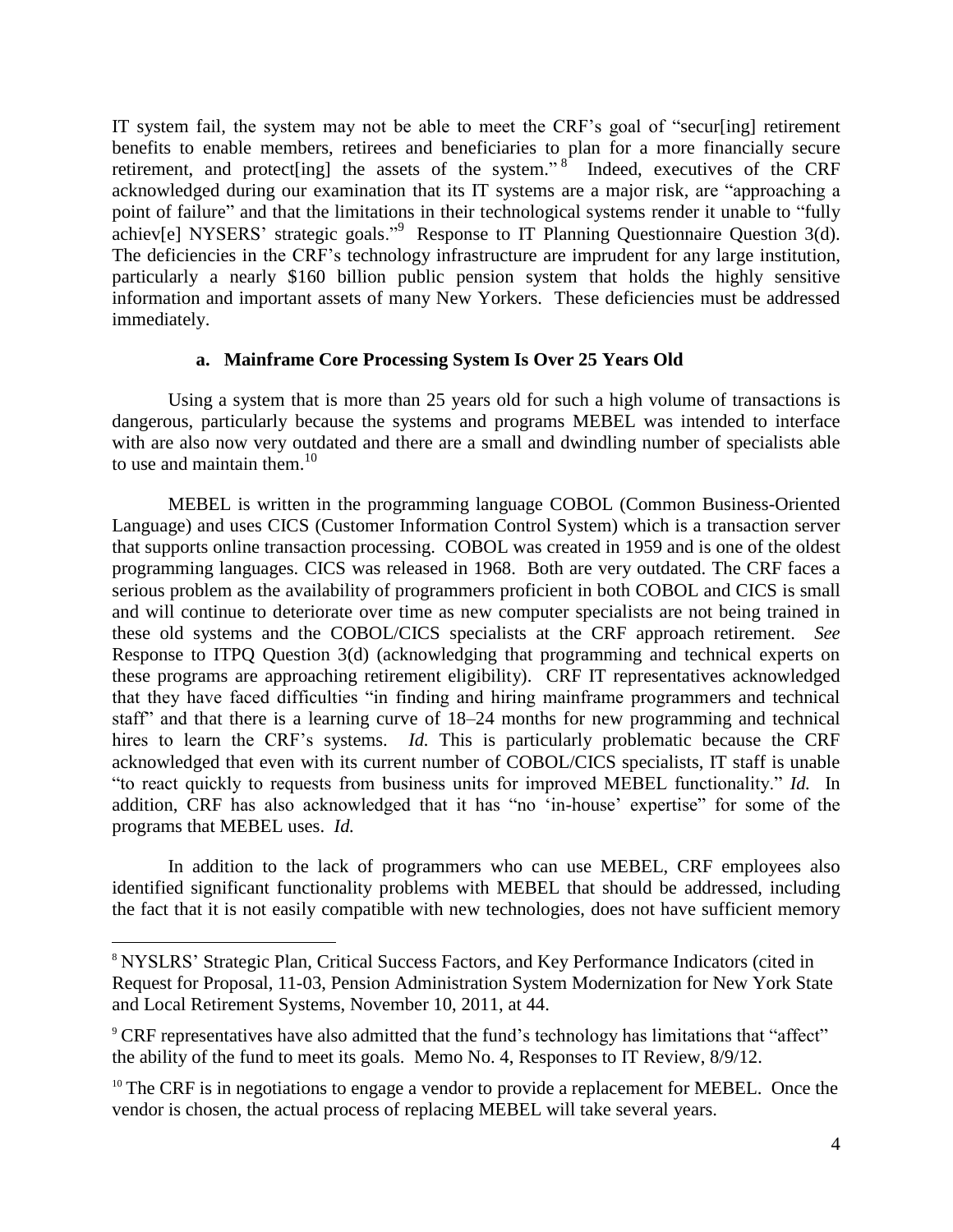capacity to house necessary information, may need to be reprogrammed in order to continue to function, and is difficult to use for data mining. *See Id*.

The CRF is only now beginning the process of replacing MEBEL. The replacement process should be accelerated and the new system should address the problems that both DFS examiners and CRF employees themselves have identified.

# **b. Operating System and Database Management System Were Beyond End-of-Support Date**

CRF customized software, utilizing MEBEL, which is essential to the business of the CRF, was out of date during our examination. Its operating system<sup>11</sup>, IBM's  $z/O.S.,$  has not been supported since September 30, 2012 and will be out of date until a replacement that was scheduled for this year. Its database management system, SQL Server  $12$ , which retrieves information from the CRF's database, such as important actuarial data, was out of support from July 2011 until it was upgraded in January 2013, several months after the DFS examination began.

Using software that is not supported creates serious security and business risks and contravenes best practices and industry standards. Software vendors do not create security patches or fixes for recently identified problems for software that is past their formal support end dates. This lack of security and functionality protection leaves the retirement system's data vulnerable to bugs and to security breaches, including attacks by hackers. Outdated software also lacks customer support, may become difficult to upgrade, and can create integration problems as other components in the technology architecture are updated.

The Federal Financial Institutions Examination Council ("FFIEC"), the intergovernmental agency that prescribes principles and standards for the federal examination of financial institutions, classifies "obsolescence of software (including loss of hardware or software support)" as a "technology investment mistake" that should be identified for risk identification and assessment management.<sup>13</sup>

OSC's own "Patch Management Standard" requires that its infrastructure components be "consistently patched enterprise-wide in order to protect OSC against known security threats." It further states that the "development, implementation, and ongoing maintenance of a vigorous patch management life-cycle program are essential requirements for risk mitigation and the management of a successful security program to ensure the effectiveness and security of OSC operational environment." It is impossible for the CRF to meet the OSC Patch Management Standard if it uses out-of-support software for which security patches are not issued.

<sup>&</sup>lt;sup>11</sup> An operating system is a collection of software that manages computer hardware resources and provides common services for computer programs.

 $12$  The SQL Server is a software product whose primary function is to store and retrieve data as requested by other software applications.

<sup>&</sup>lt;sup>13</sup> FFIEC IT Examination Handbook (August 2003), Operations Booklet, at pg. 9.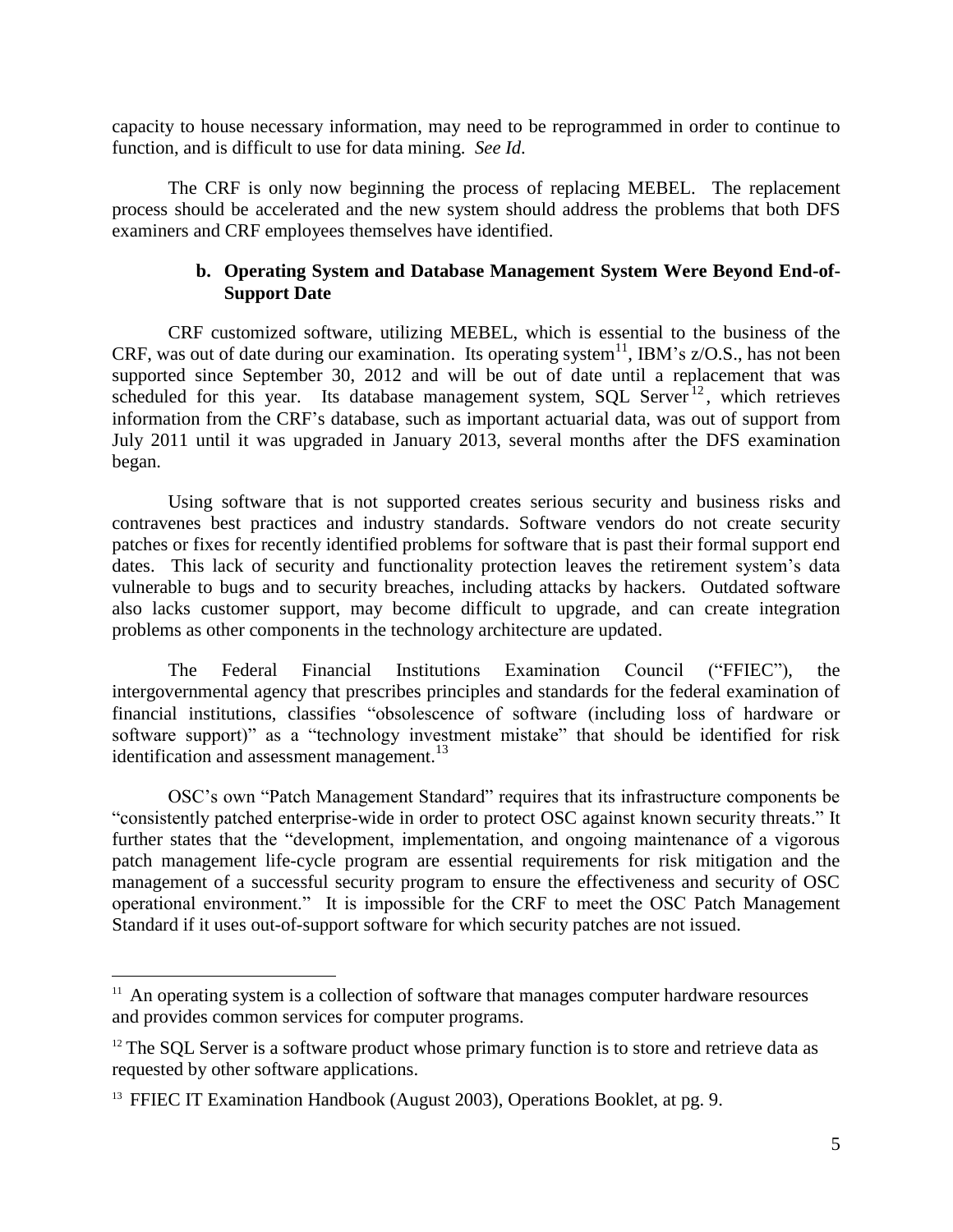The use of out-of-support software creates serious risks. Because of this vulnerability, it is commonly understood among IT professionals that large institutions should not use out-ofsupport software. The CRF should replace its unsupported software at the earliest date possible and its IT policy should be changed to forbid the use of unsupported software.

#### **c. The CRF Has Ignored Recommendations to Update Its IT Infrastructure**

The replacement of MEBEL will take several years and should have begun years ago. Every year, from 2007 through 2011, the Division of Retirement Services identified IT risk as one of the most significant operational risks it faced. CRF IT management reported that, although the need to replace MEBEL and its related software has been known for some time, the replacement process has been halted by "higher-ups in the Comptroller's office." Interview of VanDeusen, and McPadden, 5/21/12.

#### **B. Disaster Recovery Plans are Inadequate**

The lack of disaster recovery planning endangers the safety and soundness of the CRF in the event of a disaster. The CRF's disaster recovery plans are not prudent because the designated data recovery and business continuity sites are both too close to the CRF's headquarters at 110 State Street in Albany, the disaster recovery plans are not thorough, and disaster recovery testing is not adequately performed.

The CRF plans to use either 90 State Street or Riverview Center (150 Broadway, Menands, NY) as a business continuity site where employees could work if the 110 State Street headquarters was not available in a disaster. Memo No. 4, Responses to IT Review,  $8/9/12$ . 90 State Street is two buildings away from 110 State Street and Riverview Center is approximately three miles away. Both are too close to the headquarters to serve as an effective business continuity site. In the event of a disaster that impeded the use of the CRF headquarters, it is likely that surrounding buildings would also be unavailable for use. The CRF should designate a business continuity site that is a greater distance from its headquarters.

The CRF's designated data recovery site is its headquarters, 110 State Street, which is 6.5 miles from the primary data center at Rensselaer Technology Park. Memo No. 4, Responses to IT Review, 8/9/12. This is not far enough away to provide for an effective data recovery site because many disasters that would affect the primary data center would also affect the data recovery site. In addition, the 110 State Street location is not currently capable of replacing the primary data center. While there is adequate storage and equipment in the facility, the current HVAC capacity of the site is inadequate as there are not sufficient heat exchangers on the roof of the building to support any growth or increase in capacity. The CRF should establish an adequate data recovery site that is further away from its primary data center.

The CRF's disaster recovery plan does not include adequate procedures for recovering its operations, nor any articulation of baseline metrics required. For example, it does not include a recovery time objective (how long it will take to get the application running) and recovery point objective (to what point of time the application will be restored) for each of the CRF's applications. It does not contain procedures for recovering the processing capacity of the primary data center, which should be a priority in the event of a disaster. It also does not have a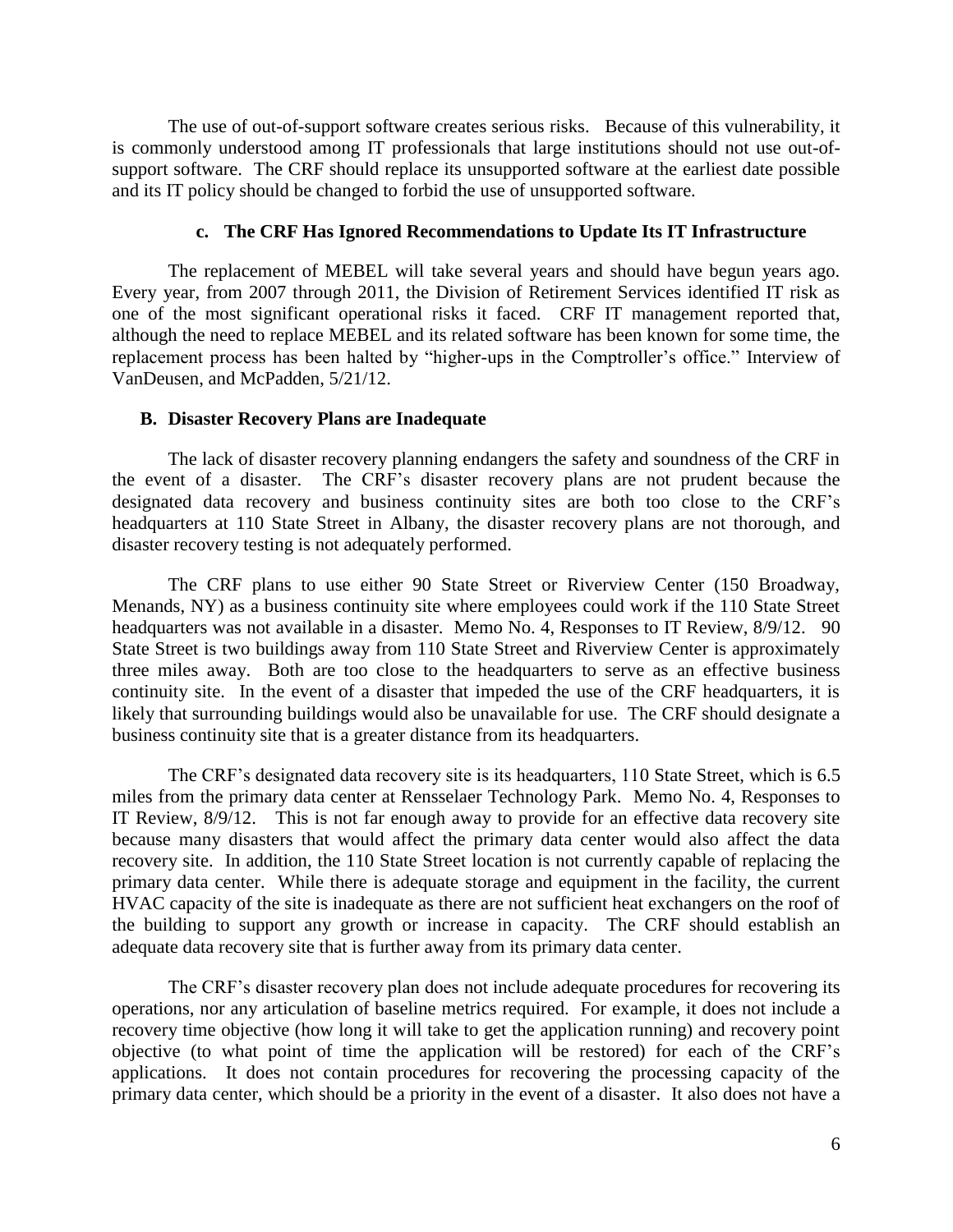complete Business Impact Analysis, a common tool that organizations use to predict consequences of disruption of business functions and processes and develops recovery strategies.

There is also no explicit policy for IT disaster recovery testing at the CRF and when any testing does occur, the results are not given to management or the board of directors. In fact, the CRF does not actually do *anything* that would normally be regarded as disaster recovery testing. For example, no testing is done of the recovery of processing capabilities for the primary data center at Rensselaer Technology Park. *Id.*

The CRF disaster recovery plans fail to meet the OSC's own "disaster recovery standard." OSC Disaster Recovery Standard. The standard requires that the OSC have a disaster recovery plan that "identifies and mitigates risks to systems and sensitive information and provides contingencies to restore information and systems in the event of a disaster." It specifically requires a risk assessment, identifying and ranking threats and vulnerabilities, and a Business Impact Analysis. The CRF does not have or update an effective risk assessment or Business Impact Analysis. It does not meet industry standards or OSC's own standard.

The disaster recovery process will be quicker and more efficient if it is planned and tested in advance. We recommend that the CRF create a thorough disaster recovery plan. It should include procedures for recovering capacity at the primary data center, list by priority which applications should be recovered, and list the recovery time objective and recovery point objective for each application. The CRF should also create an IT policy requiring annual testing of the disaster recovery plan and that the results be forwarded to the board of directors for review.

#### **C. IT Audits Are Inadequate**

IT audits of the CRF do not happen frequently enough. There is no defined cycle within which all elements of the IT audit universe are reviewed and/or audited and the IT portion of the annual audit plan is sparse, especially given that the audit plan is for the entire agency rather than specific to the CRF. There are only three IT internal auditors for the entire agency and ITspecific audits occur only 2–3 times a year agency-wide (so most are not related to the CRF). Indeed, although we requested IT audits from the previous year, the CRF had to go back several years to find 2–3 IT audits because of the infrequency by which IT audits are performed for the CRF.

Industry standards and best practices make clear that audit plans should not be openended. The FFIEC prescribes that written guidelines should specify a maximum length for audit cycles based on risk scores. Industry standards suggest that controls around key activities and primary security controls should be examined annually, and all aspects of the IT environment should be audited on a cycle of 3 to 5 years. We recommend that audit IT examinations occur on this firm cycle for all items in the IT audit universe including the security and operations of the data center and password policy compliance.

We also recommend that the CRF institute specific requirements for internal auditors. There are currently no set requirements for IT internal auditors at the CRF, such as an explicit requirement for a CISA or other formal certification or a specified type or amount of experience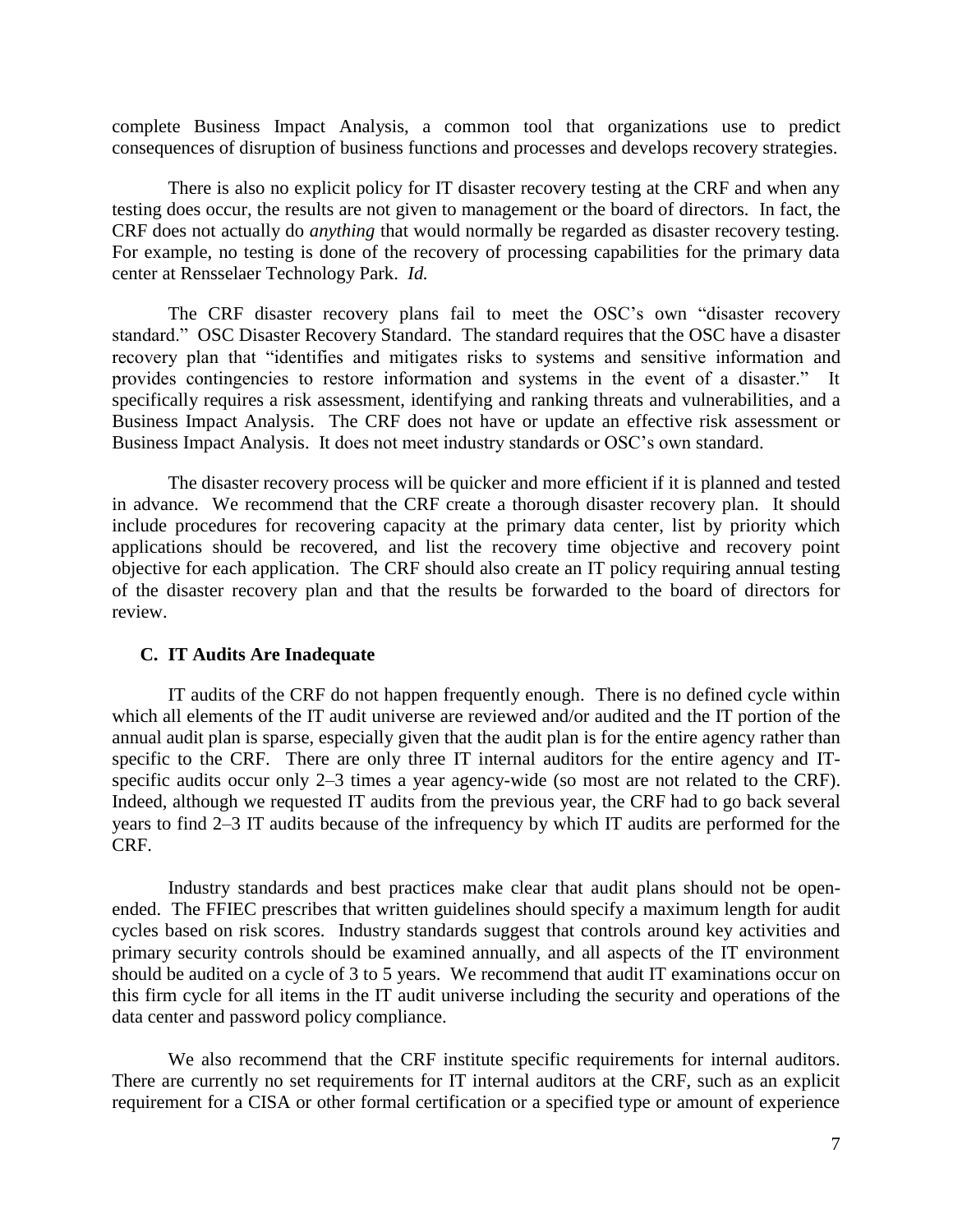or schooling. The "most qualified" candidate is chosen from applicants. The IT auditors currently employed at the OSC are not highly qualified. The two non-director IT auditors have no professional certifications and had no audit experience before joining the OSC.<sup>14</sup>

The tracking of IT audits is also inadequate. There is no formal audit tracking report or policy at the CRF. This contravenes accepted industry standards and best practices. Furthermore, the FFIEC prescribes that all audit programs should include "[f]ollow-up processes that require internal auditors to determine the disposition of any agreed-upon actions to correct significant deficiencies."<sup>15</sup>

While the Office of Internal Audit (OIA) reported that it monitors recommendations, the weakness of its ad-hoc system without a formal tracking policy can be seen in the OIA's own reports. For example, a July 13, 2010 OIA memo entitled "Follow-Up Review of Intrusion Testing of the Entire IT Infrastructure and the Portal Infrastructure (Audit #05-08)" was issued as follow-up nearly three years after an initial audit report on intrusion testing and states that:

[A] majority of the recommendations have been either partially implemented or not implemented at all. As a result, there remains a level of risk to OSC's Enterprise Network infrastructure and Portal applications that has not been sufficiently mitigated. OIA believes that the assets within the OSC IT Infrastructure remain at an unacceptable risk of unauthorized access by external and internal parties.

Without audit tracking, the CRF fails to implement the recommendations it receives from the rare IT audits that occur. An audit tracking policy, which includes proper review and oversight, should be put in place as soon as possible.

The serious IT failures that exist at the CRF might have been mitigated or corrected if IT audits had occurred regularly and audit recommendations been monitored. In addition to addressing its major IT failures, the CRF must revise its IT audit polices to create controls that will prevent future failures.

### **IV. Conclusion**

l

Information Technology is essential to the administration of New York's massive pension system. Despite this, the CRF has not prioritized the modernization and protection of its IT systems. Essential IT infrastructure components are outdated, there is not adequate disaster recovery planning, and IT auditing is not done regularly or effectively. These deficiencies create serious risks for the system. Failures in IT could lead to security breaches, the loss of private and sensitive information, the miscalculation of service credits and benefits, or inaccurate or delayed member payments. Any of these problems could be devastating to New Yorkers who depend on their pension payments for living expenses and who rely on the CRF to protect their sensitive information. Further, the occurrence of even the smallest error or security breach could become a massive and costly undertaking for a nearly \$160 billion public pension system.

<sup>&</sup>lt;sup>14</sup> Auditor Experience Summary Document.

<sup>15</sup> *See* FFIEC IT Examination Handbook (August 2003), Audit Booklet, at pg. 11-12.